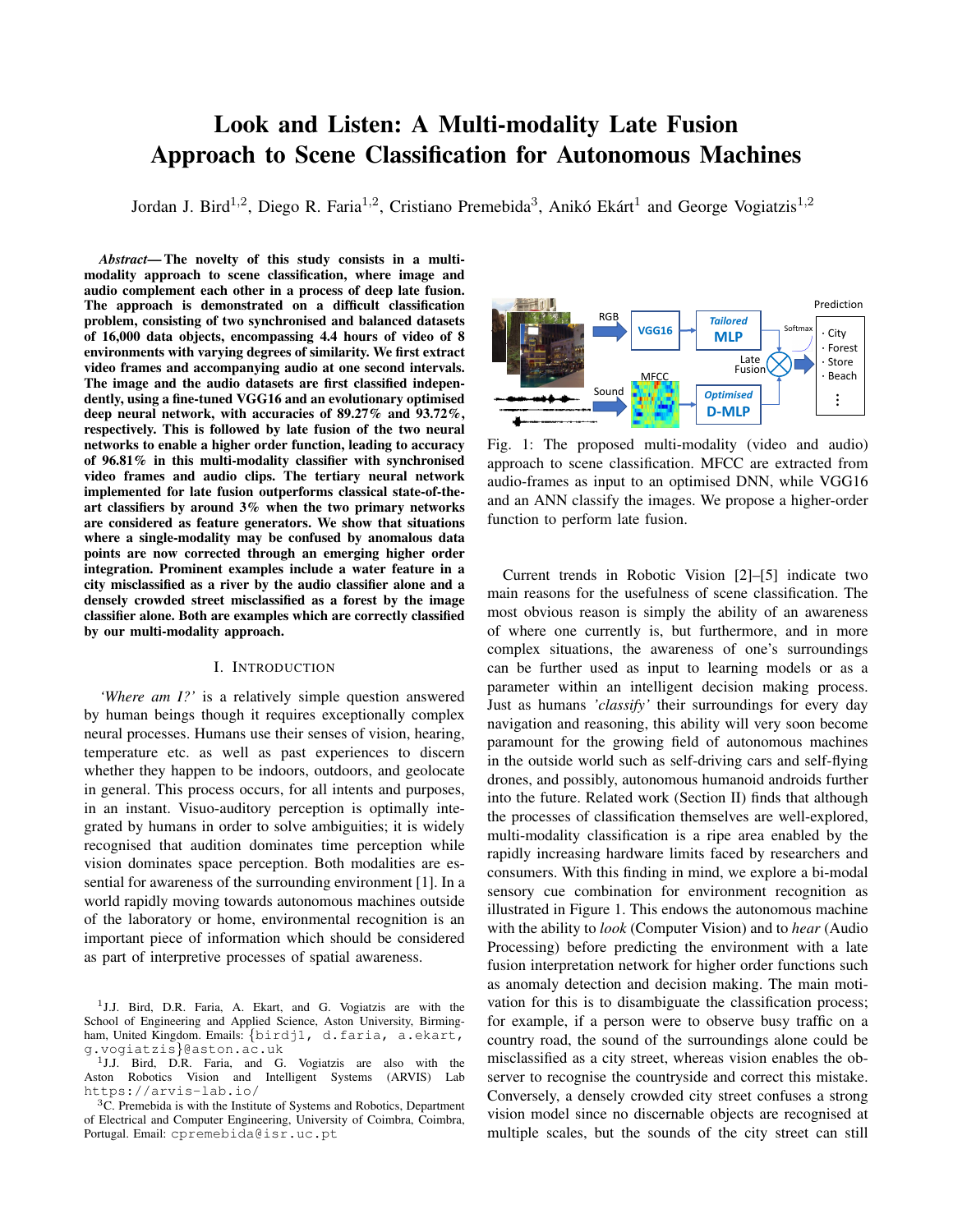

Fig. 2: Overview of the multi-modality network. Pre-trained networks without softmax activation layer take synchronised images and audio segments as input, and classify based on interpretations of the outputs of the two models.

be heard. Though this anomalous data point has confused the visual model, the interpretation network learns these patterns, and the audio classification is given precedence leading to a correct prediction. The main contributions of this study are centred around the proposed multi-modality framework illustrated in Figure 2 and are the following: (1) A large dataset encompassing multiple dynamic environments is formed and made publicly available.<sup>1</sup> This dataset provides a challenging problem, since many environments have similar visual and audio features. (2) Supervised Transfer Learning of the VGG16 model towards scene classification by training upon the visual data, together with engineering a range of interpretation neurons for fine-tuning, lead to accurate classification abilities. (3) The evolutionary optimisation of a deep neural network for audio processing of attributes extracted from the accompanying audio leads to accurate classification abilities, similarly to the vision network. (4) The final late fusion model combines and interprets the output of previously trained networks in order to discern and correct various anomalous data points that led to mistakes (examples of this are given in Section IV-D). The multi-modality model outperforms both the visual and audio networks alone, therefore we argue that multi-modality classification is a better solution for scene classification.

# II. RELATED WORK

Much state-of-the-art work in scene classification explores the field of autonomous navigation in self-driving cars. Many notable recent studies [6]–[8] find dynamic environment mapping leading to successful real-time navigation and object detection through LiDAR data. Visual data in the form of images are often shown to be useful in order to observe

and classify an environment; notably 66.2% accuracy was achieved on a large scene dataset through transfer learning from the Places  $CNN<sup>2</sup>$  compared to ImageNet transfer learning and SVM which achieved only 49.6% [9]. Similarly Xie, et al. [10] found that through a hybrid CNN trained for scene classification, scores of 82.24% were achieved for the ImageNet dataset.<sup>3</sup> Though beyond the current capabilities of autonomous machine hardware, an argument has recently been put forward for temporal awareness through LSTM [11], achieving 78.56% and 70.11% pixel accuracy on two large image datasets. A previous single-modality study found improvement of scene classification ability by transferring from both VGG16 and scene images from videogames to photographic images of real-life environments [12] with an average improvement of  $+7.15\%$  when simulation data was present prior to transfer of weights. In terms of audio, the usefulness of MFCC audio features in statistical learning for recognition of environment has recently been shown [13], gaining classification accuracies of 89.5%, 89.5% and 95.1% with KNN, GMM, and SVM methods respectively. Nearestneighbour MFCC classification of 25 environments achieved 68.4% accuracy compared to a subject group of human beings who on average recognised environments from audio data with 70% accuracy [14]. It is argued that a deep neural network outperforms an SVM for scene classification from audio data, gaining up to 92% accuracy [15].

Researchers have shown that human beings use multiple parts of the brain for general recognition tasks, including the ability of environmental awareness [16], [17]. Though in many of these studies a single-modality is successful, we argue that, since the human brain merges the senses into a robust percept for recognition tasks, the field of scene

<sup>&</sup>lt;sup>1</sup>Full dataset is available at:

https://www.kaggle.com/birdy654/scene-classification-images-and-audio

<sup>2</sup>http://places.csail.mit.edu/downloadCNN.html

<sup>3</sup>http://www.image-net.org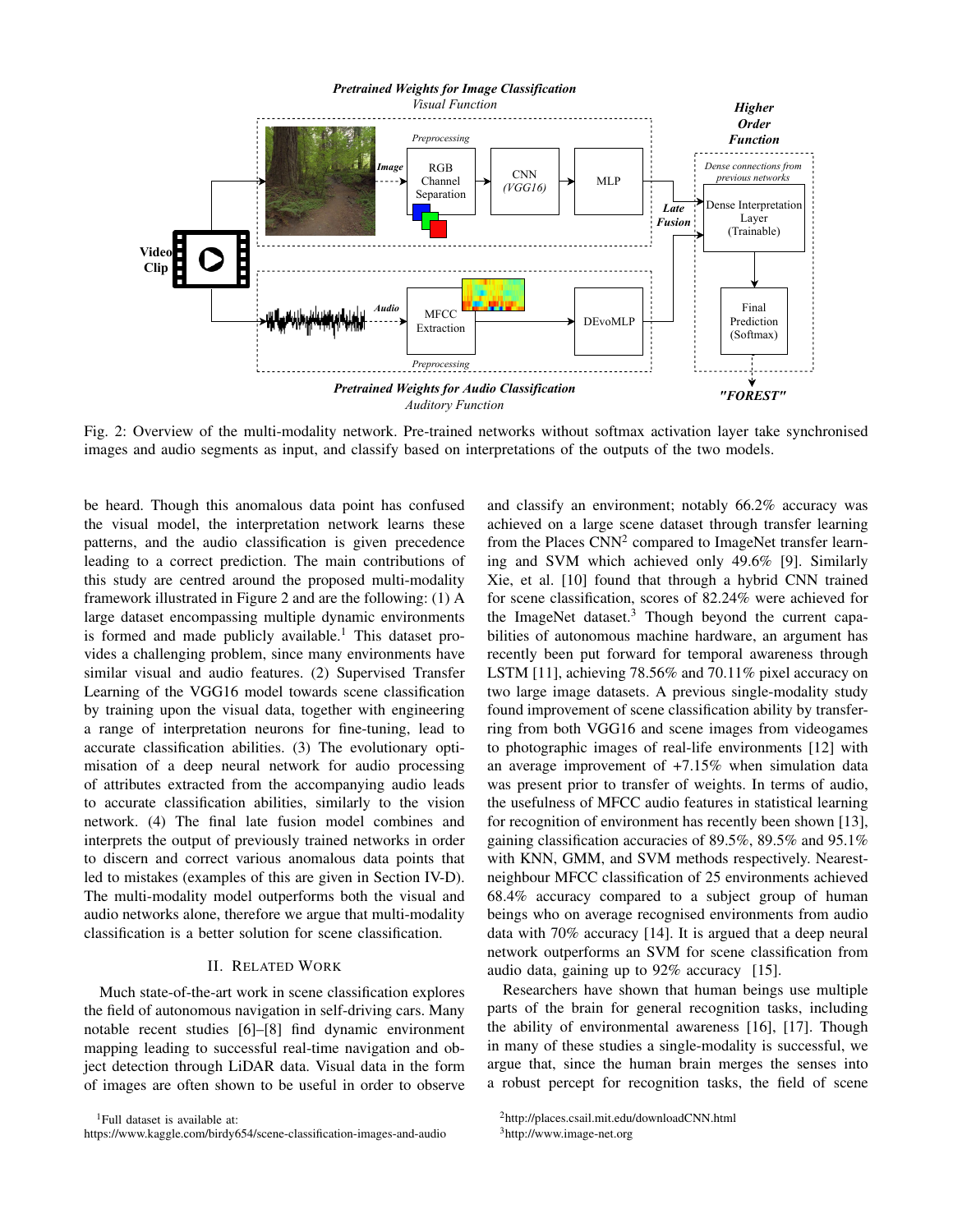classification should find some loose inspiration from this process through data fusion. We explore visual and audio in this experiment due to accessibility, since there is a lot of audio-visual video data available to researchers. We propose that in the future further sensory data are explored, given the success of this preliminary experiment (Section V).

#### III. PROBLEM AND METHOD

The state-of-the-art is to interpret real-world data considering a single input. Conversely, the idea of multi-modality learning is to consider multiple forms of input [18].

Simply put, the question posed to a classifier is *'where are you?'*. Synchronised images and audio are treated as inputs to the classifier, and are labelled semantically. A diagram of this process can be observed in Figure  $2;^{4}$  visual and auditory functions consider synchronised image and audio independently, before a higher order function occurs. The two neural networks are concatenated into an interpretation network via late fusion to a further hidden layer before a final prediction is made. Following dataset acquisition of videos, video frames and accompanying audio clips, the general experimental processes are as follows. (i) *For audio classification:* the extraction of MFCCs of each audio clip to generate numerical features and evolutionary optimisation of neural network topology to derive network hyperparameters. (ii) *For image classification:* pre-processing through a centrecrop (square) and resizing to a 128x128x3 RGB matrix due to the computational complexity required for larger images, and subsequent fine tuning of the interpretation layers for fine-tune transfer learning of the VGG16 trained weight set. (iii) *For the final model:* freeze the trained weights of the first two models while benchmarking an interpretation layer for synchronised classification of both visual and audio data. This process is described in more detail throughout Subsections III-A and III-B.

## *A. Dataset Acquisition*

Initially, 45 videos as sources are collected in varying length for 9 environmental classes at NTSC 29.97 FPS and are later reduced to 2000 seconds each: *Beach* (4 sources, 2080 seconds), *City* (5 sources, 2432 seconds), *Forest* (3 sources, 2000 seconds), *River* (8 sources, 2500 seconds) *Jungle* (3 sources, 2000 seconds), *Football Match* (4 sources, 2300 seconds), *Classroom* (6 sources, 2753 seconds), *Restaurant* (8 sources, 2300 seconds), and *Grocery Store* (4 sources, 2079 seconds). The videos are dynamic, from the point of view of a human being. All audio is naturally occurring within the environment. It must be noted that some classes are similar environments and thus provide a difficult recognition problem. To generate the initial data objects, a crop is performed at each second. The central frame of the second of video is extracted with the accompanying second of audio, an example of data processing for a city is shown in Figure 3. Further observation lengths should be explored in future. This led to 32,000 data objects, 16,000 images (128x128x3 RGB matrices) accompanied by 16,000 seconds (4.4 hours) of audio data. We then extract the the Mel-Frequency Cepstral Coefficients (MFCC) [20] of the audio clips through a set of sliding windows 0.25s in length (ie frame size of 4K sampling points) and an additional set of overlapping windows, thus producing 8 sliding windows. From each audio frame, we extract 13 MFCC attributes, producing 104 attributes per 1 second clip. MFCC extraction consists of the following steps: The Fourier Transform (FT) of the time window data  $\omega$  is derived as  $X(j\omega) = \int_{-\infty}^{\infty} x(t)e^{-j\omega t}dt$ . The powers from the FT are mapped to the Mel scale, the psychological scale of audible pitch [21]. This occurs through the use of a triangular temporal window. The Mel-Frequency Cepstrum (MFC), or power spectrum of sound, is considered and logs of each of their powers are taken. The derived Mel-log powers are treated as a signal, and a Discrete Cosine Transform (DCT) is measured. This is given as  $X_k = \sum_{n=0}^{N-1} x_n \cos\left[\frac{\pi}{N}(n+\frac{1}{2})k\right]$  where  $k = 0, ..., N-1$ is the index of the output coefficient being calculated and  $x$ is the array of length  $N$  being transformed. The amplitudes of the spectrum are known as the MFCCs.

The learning process we present is applicable to consumerlevel hardware (unlike temporal techniques) and thus accessible for the current abilities of autonomous machines.

### *B. Machine Learning Processes*

For audio classification, an evolutionary algorithm [22] was used to select the amount of layers and neurons contained within a MLP in order to derive the best network topology. Population is set to 20 and generations to 10, since stabilisation occurs prior to generation 10. The simulation is executed five times in order to avoid stagnation at local minima being taken forward as a false best solution. Activations of the hidden layers are set to ReLu. For image classification, the VGG16 layers and weights [19] are implemented except the dense interpretation layers beyond the Convolutional layers, which is then followed by  $\{2, 4, 8, \cdots, 4096\}$  ReLu neurons for interpretation and finally a softmax activated layer towards the nine-class problem. In order to generate the final model, the previous process of neuron benchmarking is also followed. The two trained models for audio and image classification have their weights frozen, and training concentrates on the interpretation of the outputs of the networks. Referring back to Figure 2, the softmax activation layers are removed from the initial two networks in order to pass their interpretations to the final interpretation layer through concatenation , a densely connected layer following the two networks and  $\{2, 4, 8, \cdots, 4096\}$  ReLu neurons are benchmarked in order to show multi-modality classification ability. All neural networks are trained for 100 epochs with shuffled 10-fold cross-validation.

#### IV. EXPERIMENTAL RESULTS

#### *A. Fine Tuning of VGG16 Weights and Topology*

Figure 4 shows the tuning of interpretation neurons for the image classification network. The best result was 89.27% 10 fold classification accuracy, for 2048 neurons.

<sup>4</sup>VGG Convolutional Topology is detailed in [19]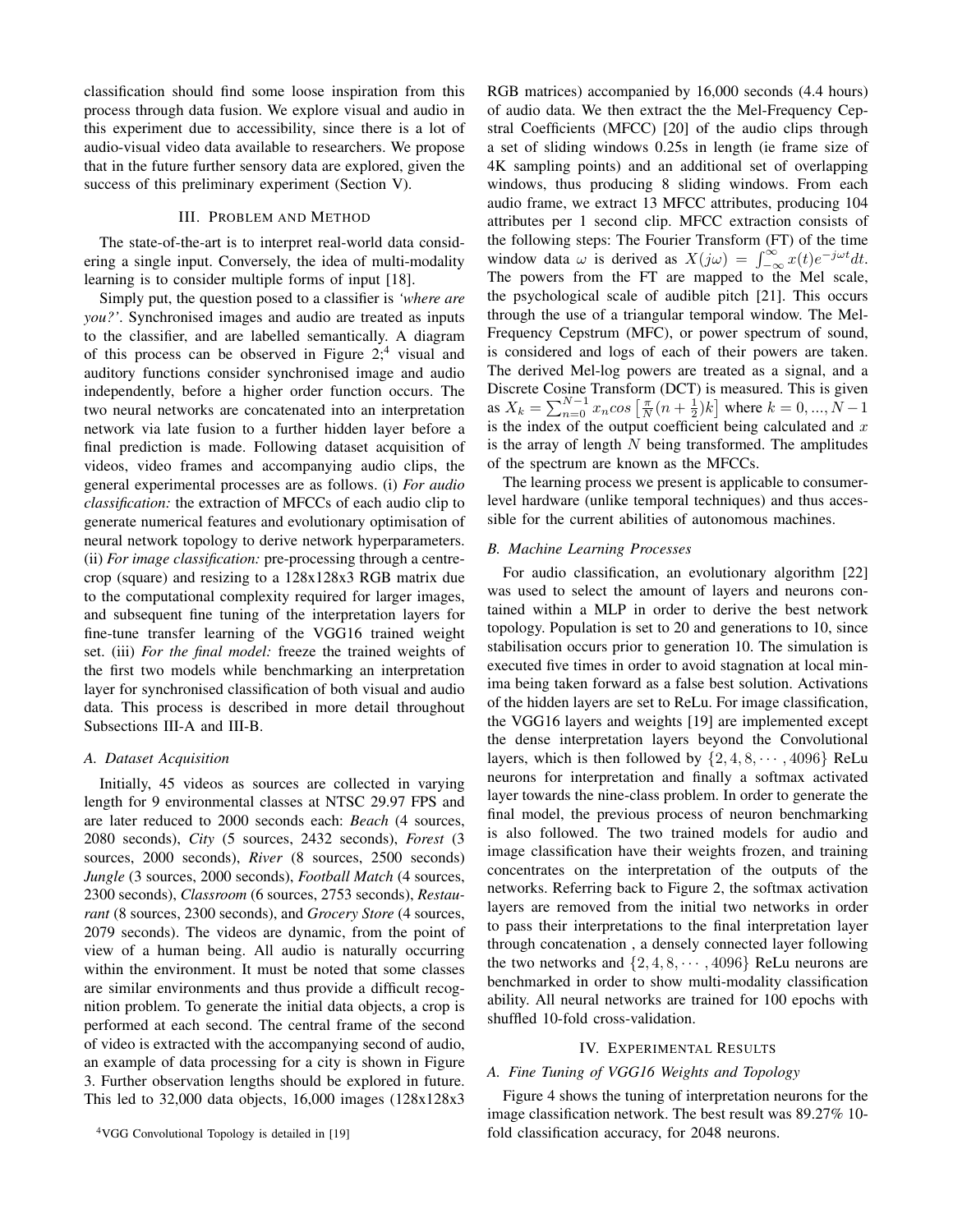

Fig. 3: Example of extracted data from a five second timeline. Each second, a frame is extracted from the video along with the accompanying second of audio.



Fig. 4: Image 10-fold Classification Accuracy corresponding to interpretation neuron numbers.

TABLE I: Final results of the five Evolutionary Searches sorted by 10-fold validation Accuracy. *Conns.* denotes the number of connections in the network.

| Simulation | <b>Hidden Neurons</b>   | <b>Connections</b> | Accuracy |
|------------|-------------------------|--------------------|----------|
|            | 977, 365, 703, 41       | 743.959            | 93.72%   |
|            | 1521, 76, 422, 835      | 664.902            | 93.54%   |
|            | 934, 594, 474           | 937.280            | 93.47%   |
|            | 998, 276, 526, 797, 873 | 1,646,563          | 93.45%   |
|            | 1524, 1391, 212, 1632   | 2.932.312          | 93.12%   |

## *B. Evolving the Sound Processing Network*

Regardless of initial (random) population, stabilisation of the audio network topology search occurred around the 92- 94% accuracy mark. The best solution was a deep network of *977, 365, 703, 41* hidden-layer neurons, which gained 93.72% accuracy via 10-fold cross validation. All final solutions are presented in Table I. Interestingly, a less complex solution scores a competitive score of 93.54% accuracy with 79,057 fewer network connections.

## *C. Fine Tuning the Final Model*

With the two input networks frozen at the previously trained weights, the results of the multi-modality network can be observed in Figure 5. The best interpretation layer was selected as 32, which attained a classification accuracy of 96.81% as shown in Table II. Late fusion was tested with other models by treating the two networks as feature



Fig. 5: Multi-modality 10-fold Classification Accuracy corresponding to interpretation neuron numbers.



Fig. 6: Beach sonogram (with speech at 3s-4.5s)

generators for input, a Random Forest scored 94.21%, Naive Bayes scored 93.61% and an SVM scored 95.08%, which were all outperformed by the tertiary deep neural network.

## *D. Comparison and Analysis of Models*

For final comparison of classification models, Table II shows the best performances of the tuned vision, audio, and multi-modality models, through 10-fold cross validation. Though visual classification was the most difficult task at 89.27% prediction accuracy, it was only slightly outperformed by the audio classification task at 93.72%. Outperforming both models was the multi-modality approach (Figure 2), when both vision and audio are considered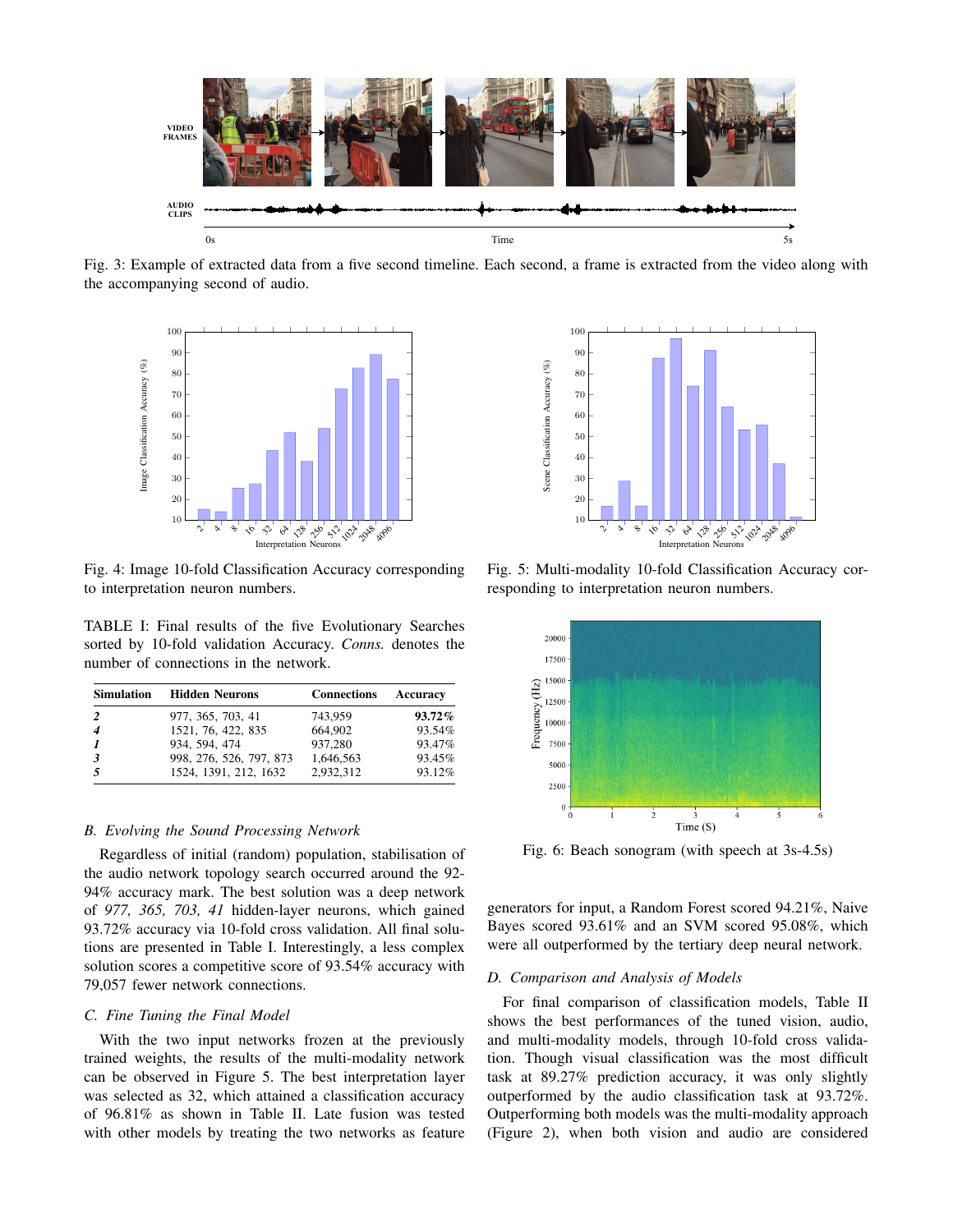

Fig. 7: Restaurant sonogram (with speech throughout)



*Audio: "CITY" Multi-modality: "CITY"*

*Audio: "CITY" Multi-modality: "CITY"*

Fig. 8: An example of confusion of the vision model, which is corrected through multi-modality. In the second frame, the image of hair is incorrectly classified as the "FOREST" environment through Computer Vision.

through network concatenation, the model learns not only to classify both network outputs concurrently, but more importantly calculates relationships between them. An example of confusion of the audio model can be seen by the sonograms in Figures 6 and 7. Multiple frames of audio from the beach clip were mis-classified as *'Restaurant'* due to focus on the human speech audio. The image classification model on the other hand correctly classified these frames, and the multi-modality model did also. The same was observed several times within the classes *'City'*, *'Grocery Store'*, and *'Football Match'*. We note that these Sonograms show the



Fig. 9: An example of confusion of the audio model, which is corrected through multi-modality. In both examples, the audio of a City is incorrectly classified as the "RIVER" environment due to the sounds of a fountain and flowing water by the audio classification network.

TABLE II: Scene Classification ability of the three tuned models on the dataset

| Model           | <b>Scene Classification Ability</b> |  |
|-----------------|-------------------------------------|--|
| Visual          | 89.27%                              |  |
| <b>Auditory</b> | 93.72%                              |  |
| Multi-modality  | $96.81\%$                           |  |

TABLE III: Results of the three approaches applied to completely unseen data (9 classes)

| Approach                    | <b>Correct/Incorrect</b> | <b>Classification Accuracy</b> |
|-----------------------------|--------------------------|--------------------------------|
| <b>Audio Classification</b> | 359/1071                 | 33.52%                         |
| <b>Image Classification</b> | 706/1071                 | 65.92%                         |
| Multi-modality              | 856/1071                 | 79.93%                         |

frequency of the raw audio (stereo averaged into mono) for demonstrative purposes and MFCC extraction occurs after this point. Another example of this can be seen in Figure 8, in which the Vision model has been confused by a passerby. The audio model recognises the sounds of traffic and crowds etc. (this is also possibly why the audio model outperforms the image model slightly), the interpretation network has learnt this pattern and thus has *'preferred'* the outputs of the audio model in this case. Since the multi-modality model outperforms both single-modality models, this confusion also occurs in the opposite direction; observe that in Figure 9, the audio model has inadvertently predicted that the environment is a river due to the sounds of water, yet the image classifier correctly predicts that it is a city, in this case, Las Vegas. The multi-modality model, again, has learnt such patterns and has preferred the prediction of the image model, leading to a correct recognition of environment.

The results of applying the models to completely unseen



Fig. 10: Confusion matrix for the multi-modality model applied to completely unseen data